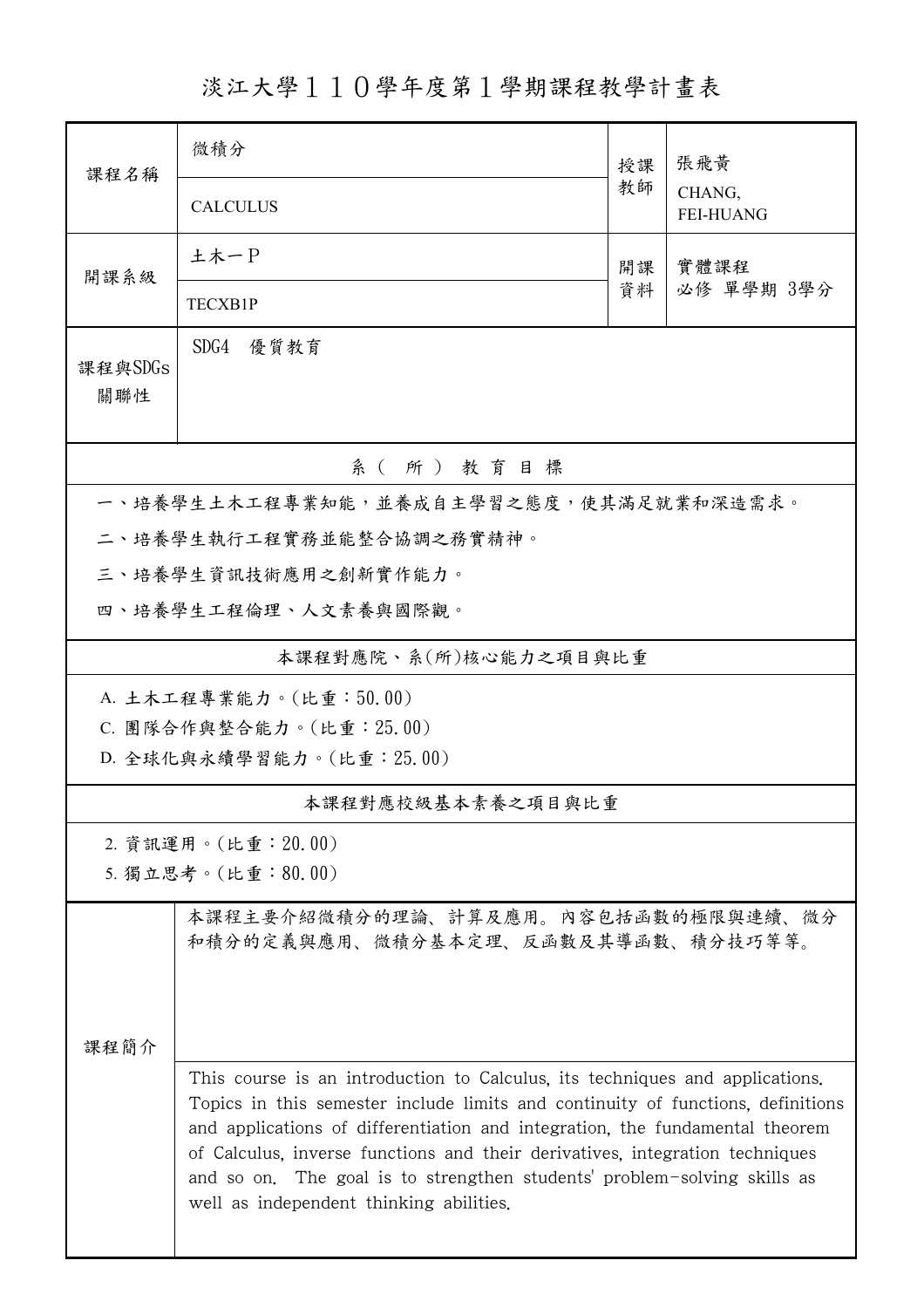## 本課程教學目標與認知、情意、技能目標之對應

將課程教學目標分別對應「認知(Cognitive)」、「情意(Affective)」與「技能(Psychomotor)」 的各目標類型。

一、認知(Cognitive):著重在該科目的事實、概念、程序、後設認知等各類知識之學習。

二、情意(Affective):著重在該科目的興趣、倫理、態度、信念、價值觀等之學習。

三、技能(Psychomotor):著重在該科目的肢體動作或技術操作之學習。

| 序<br>教學目標(中文)<br>號                                          |                                                                                    |    | 教學目標(英文)                                                                                                                                                                                                                                                                                                                  |                       |  |  |  |
|-------------------------------------------------------------|------------------------------------------------------------------------------------|----|---------------------------------------------------------------------------------------------------------------------------------------------------------------------------------------------------------------------------------------------------------------------------------------------------------------------------|-----------------------|--|--|--|
| 理解函數極限與連續、微分和積分<br>理論的運算與應用、反函數及其導<br>函數、積分技巧的概念、並實際運<br>算。 |                                                                                    |    | Students are able to understand the concepts<br>introduced, including limits and continuity of<br>functions, the theory and applications of<br>differentiation and integration, inverse functions and<br>their derivatives, integral techniques. Moreover, they<br>are able to apply and perform calculations in reality. |                       |  |  |  |
| 教學目標之目標類型、核心能力、基本素養教學方法與評量方式                                |                                                                                    |    |                                                                                                                                                                                                                                                                                                                           |                       |  |  |  |
| 目標類型                                                        |                                                                                    | 校級 | 教學方法                                                                                                                                                                                                                                                                                                                      | 評量方式                  |  |  |  |
| 認知                                                          | <b>ACD</b>                                                                         | 25 | 講述                                                                                                                                                                                                                                                                                                                        | 測驗、討論(含課<br>堂、線上)、出席率 |  |  |  |
| 授課進度表                                                       |                                                                                    |    |                                                                                                                                                                                                                                                                                                                           |                       |  |  |  |
| 日期起訖                                                        | 內 容 (Subject/Topics)<br>備註                                                         |    |                                                                                                                                                                                                                                                                                                                           |                       |  |  |  |
| $110/09/22$ ~<br>110/09/28                                  | Functions and Limits $1.1-1.4$                                                     |    |                                                                                                                                                                                                                                                                                                                           |                       |  |  |  |
| $110/09/29$ ~<br>110/10/05                                  | Continuity of Functions, Derivatives and Formulas of<br>Differentiations $1.5-2.4$ |    |                                                                                                                                                                                                                                                                                                                           |                       |  |  |  |
| $110/10/06 \sim$<br>110/10/12                               | Implicit Differentiation and Related Rates 2.5-2.7                                 |    |                                                                                                                                                                                                                                                                                                                           |                       |  |  |  |
| $110/10/13$ ~<br>110/10/19                                  | Applications of Differentiation $2.8-3.1$                                          |    |                                                                                                                                                                                                                                                                                                                           |                       |  |  |  |
| $110/10/20$ ~<br>110/10/26                                  | Applications of Differentiation $3.2-3.6$                                          |    |                                                                                                                                                                                                                                                                                                                           |                       |  |  |  |
| $110/10/27$ ~<br>110/11/02                                  | Antiderivatives and integration $3.7-4.3$                                          |    |                                                                                                                                                                                                                                                                                                                           |                       |  |  |  |
| $110/11/03$ ~<br>110/11/09                                  | The Fundamental theorem of Calculus and Inverse<br>Functions $4.4$ - Ch.5          |    |                                                                                                                                                                                                                                                                                                                           |                       |  |  |  |
| $110/11/10$ ~<br>110/11/16                                  | Techniques of Integrations 6.1-6.3                                                 |    |                                                                                                                                                                                                                                                                                                                           |                       |  |  |  |
| $110/11/17$ ~<br>110/11/23                                  | 期中考試週                                                                              |    |                                                                                                                                                                                                                                                                                                                           |                       |  |  |  |
| $110/11/24$ ~<br>110/11/30                                  | Techniques of Integrations $6,3-6,5$                                               |    |                                                                                                                                                                                                                                                                                                                           |                       |  |  |  |
| $110/12/01$ ~<br>110/12/07                                  | Improper Integrals 6.6                                                             |    |                                                                                                                                                                                                                                                                                                                           |                       |  |  |  |
| $110/12/08$ ~<br>110/12/14                                  | Infinite Series 8.1-8.4                                                            |    |                                                                                                                                                                                                                                                                                                                           |                       |  |  |  |
|                                                             |                                                                                    |    | 院、系 $(\text{m})$<br>核心能力   基本素養                                                                                                                                                                                                                                                                                           |                       |  |  |  |